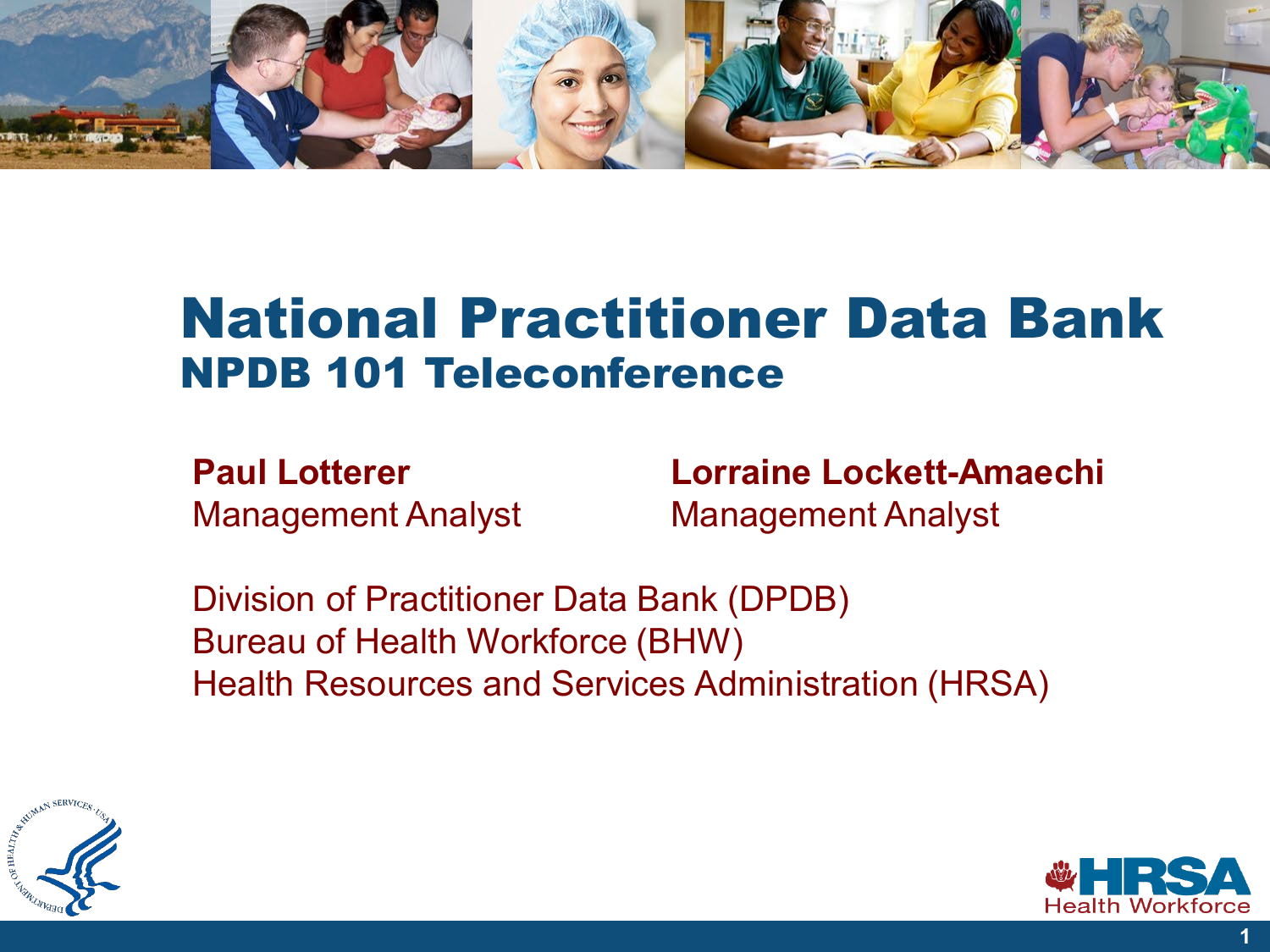

- ► **General Overview**
- ► **NPDB Reports**
- ► **Querying**
- ► **Additional Information**
- ► **Resources**



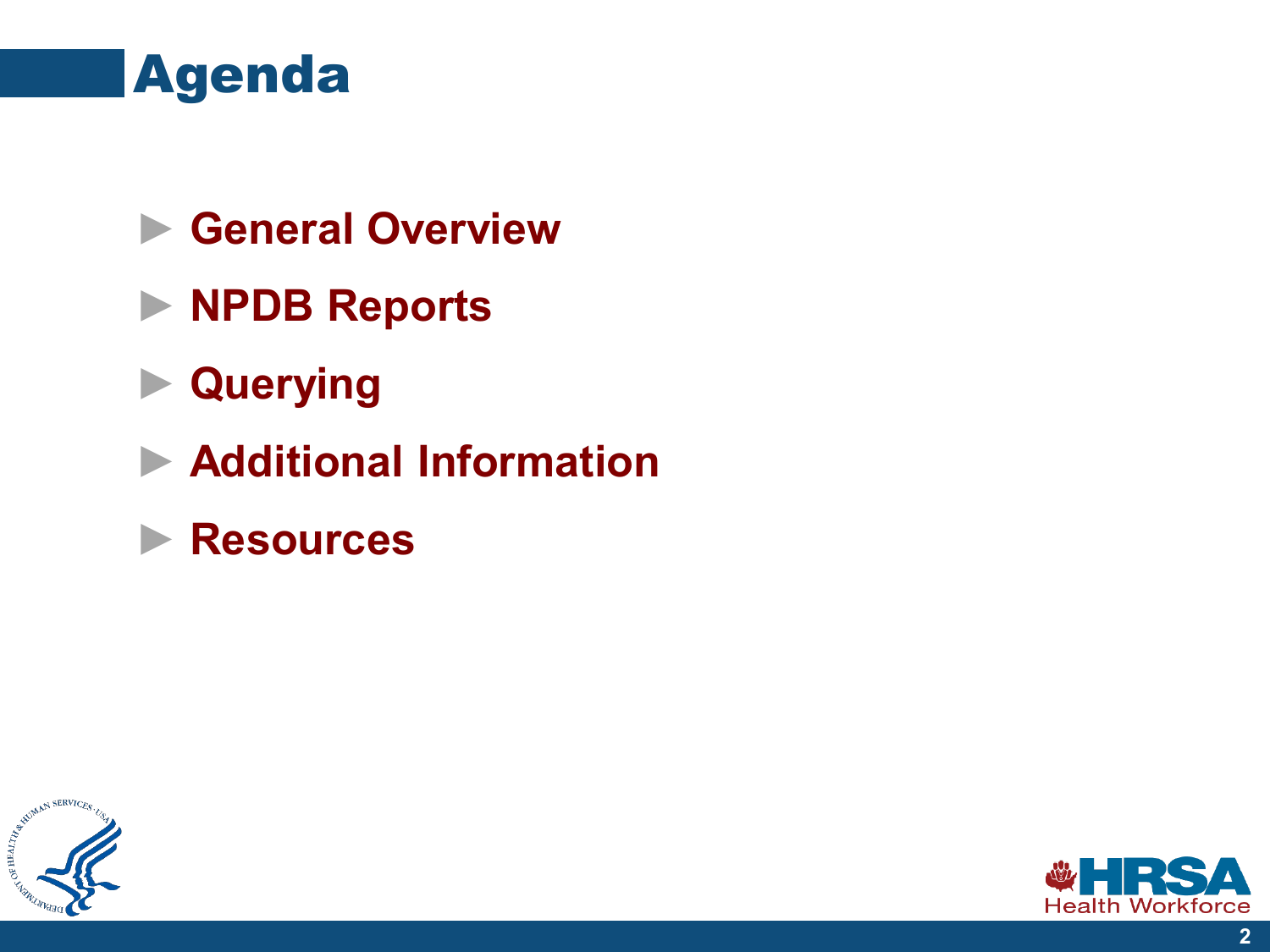## General Overview

**Mission:** To improve health care quality, protect the public, and reduce health care fraud and abuse in the United States.

### **Created to meet several needs:**

- ► Flagging system for effective credential reviews
- ►Protection against unfit practitioners
- ►Deter fraud and abuse in the health care system



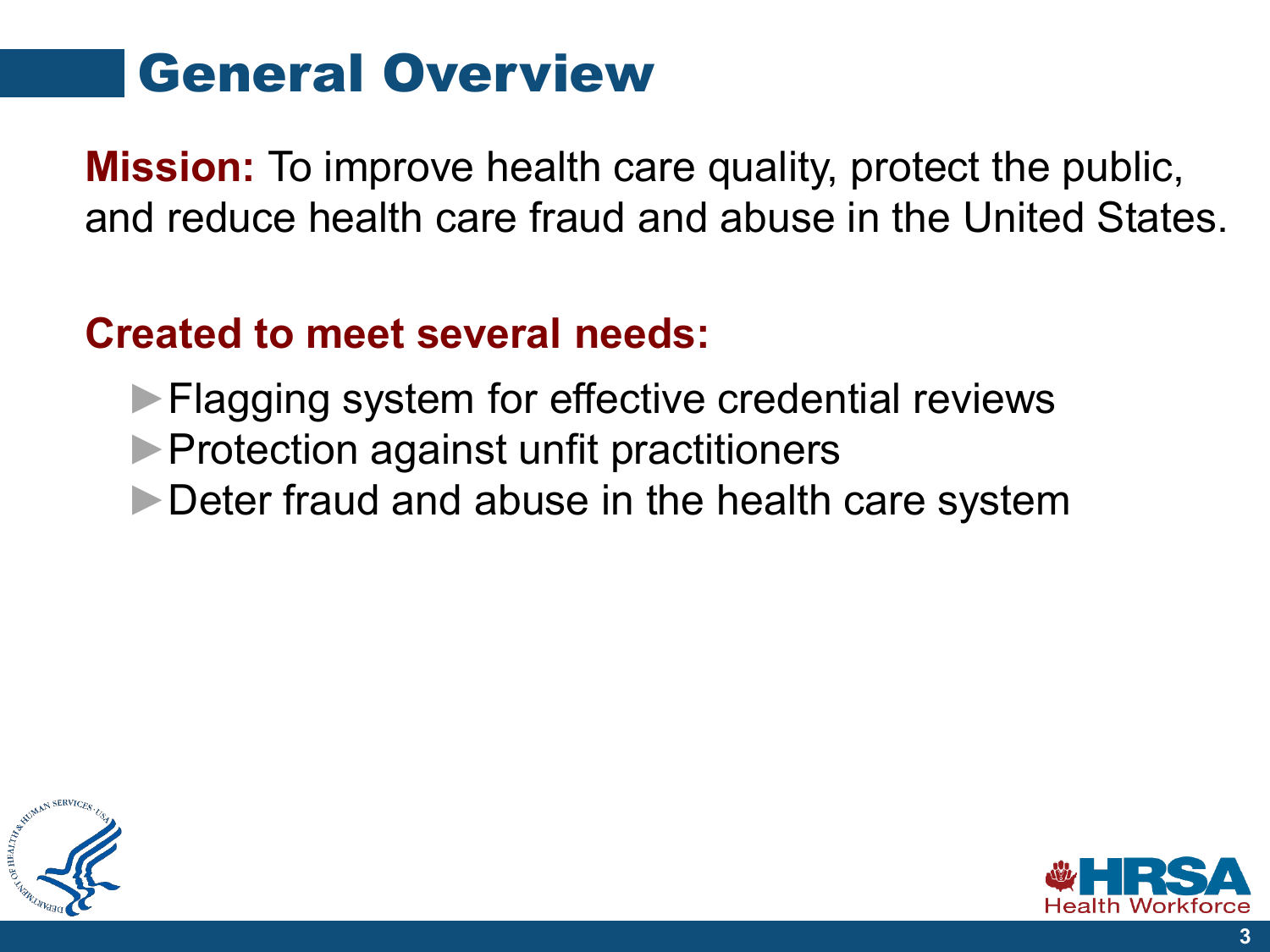## General Overview

### **Types of Information Collected**

- Medical malpractice judgments and settlements.
- ► Adverse licensing and certification actions.
- Clinical privileges actions.
- ► Health plan contract terminations.
- Professional society membership actions.
- ► Negative actions/findings from private accreditation organizations and peer review organizations.
- ► Government administrative actions, e.g. exclusions from programs.



Civil and criminal health care-related judgments.

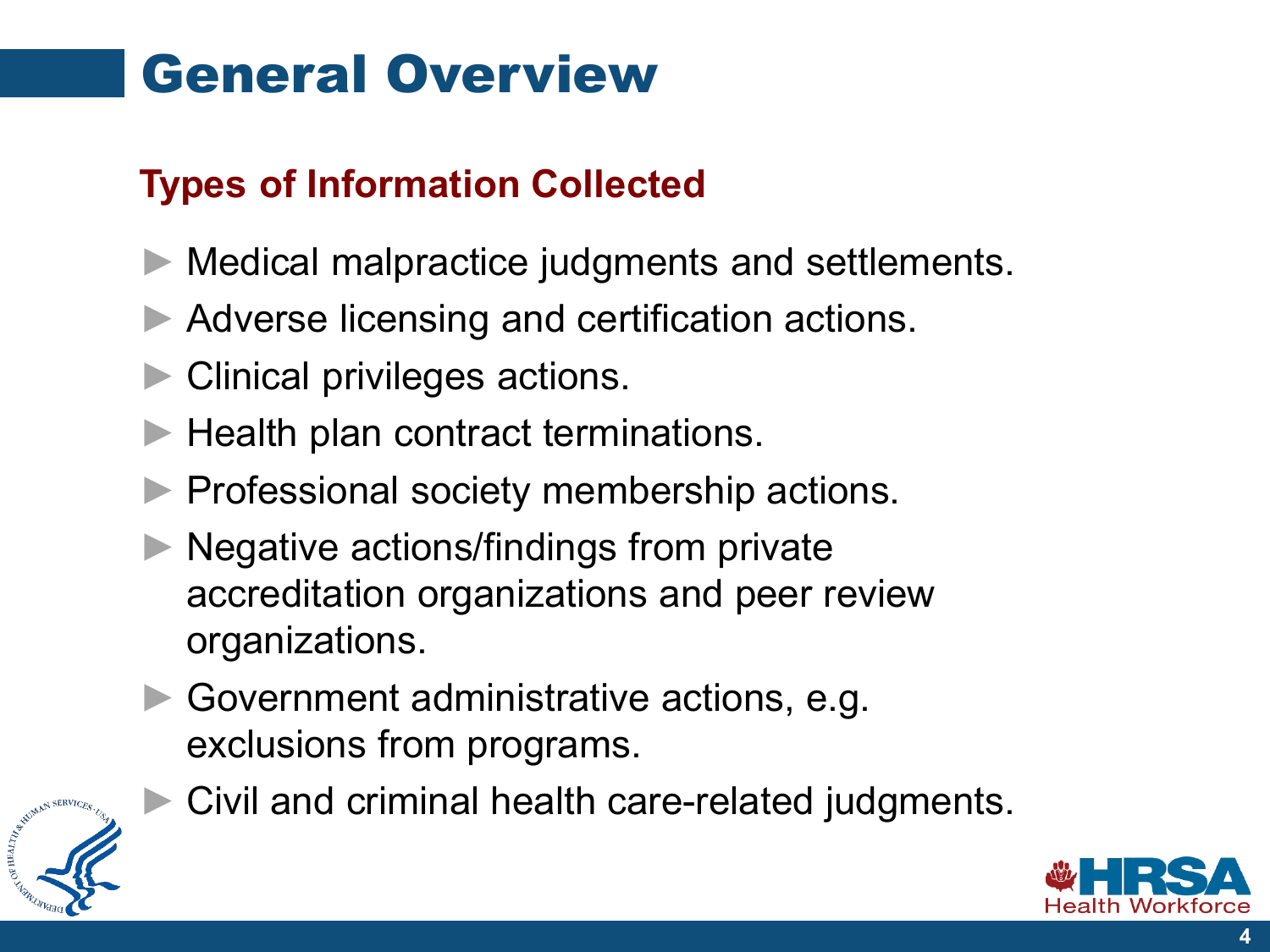

Aggregate Data

- **1.5+ million** REPORTS **24 thousand** ENTITIES
- **784 thousand** PRACTITIONERS





**DataBan** 

2019 Data







**1.9 million** DISCLOSURES

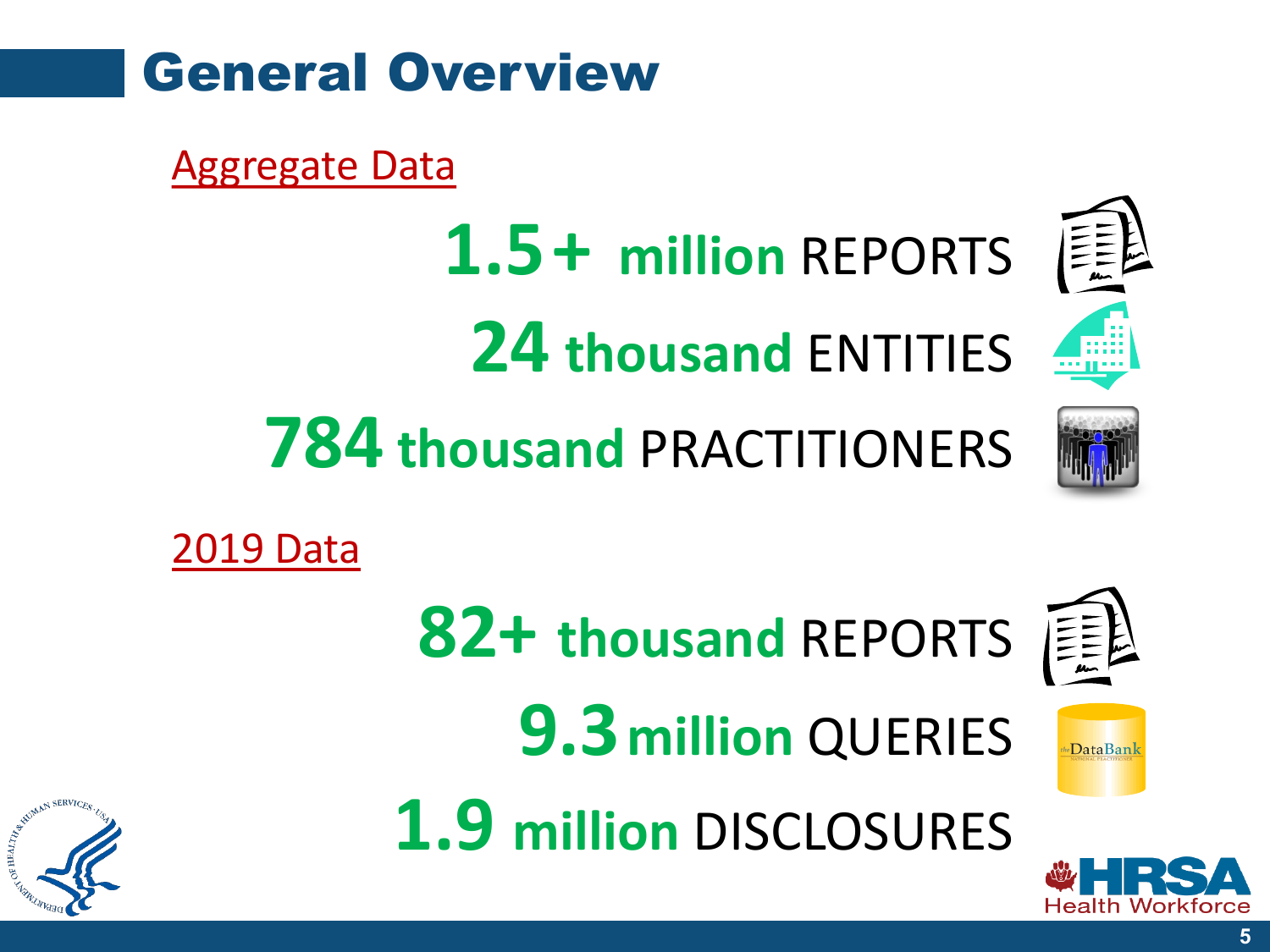## General Overview

### **Confidentiality**

►Information reported to the NPDB is confidential, not available to the general public, and may not be disclosed except as provided by law.

► Penalty up to \$23,331 per confidentiality violation. Changes with inflation.



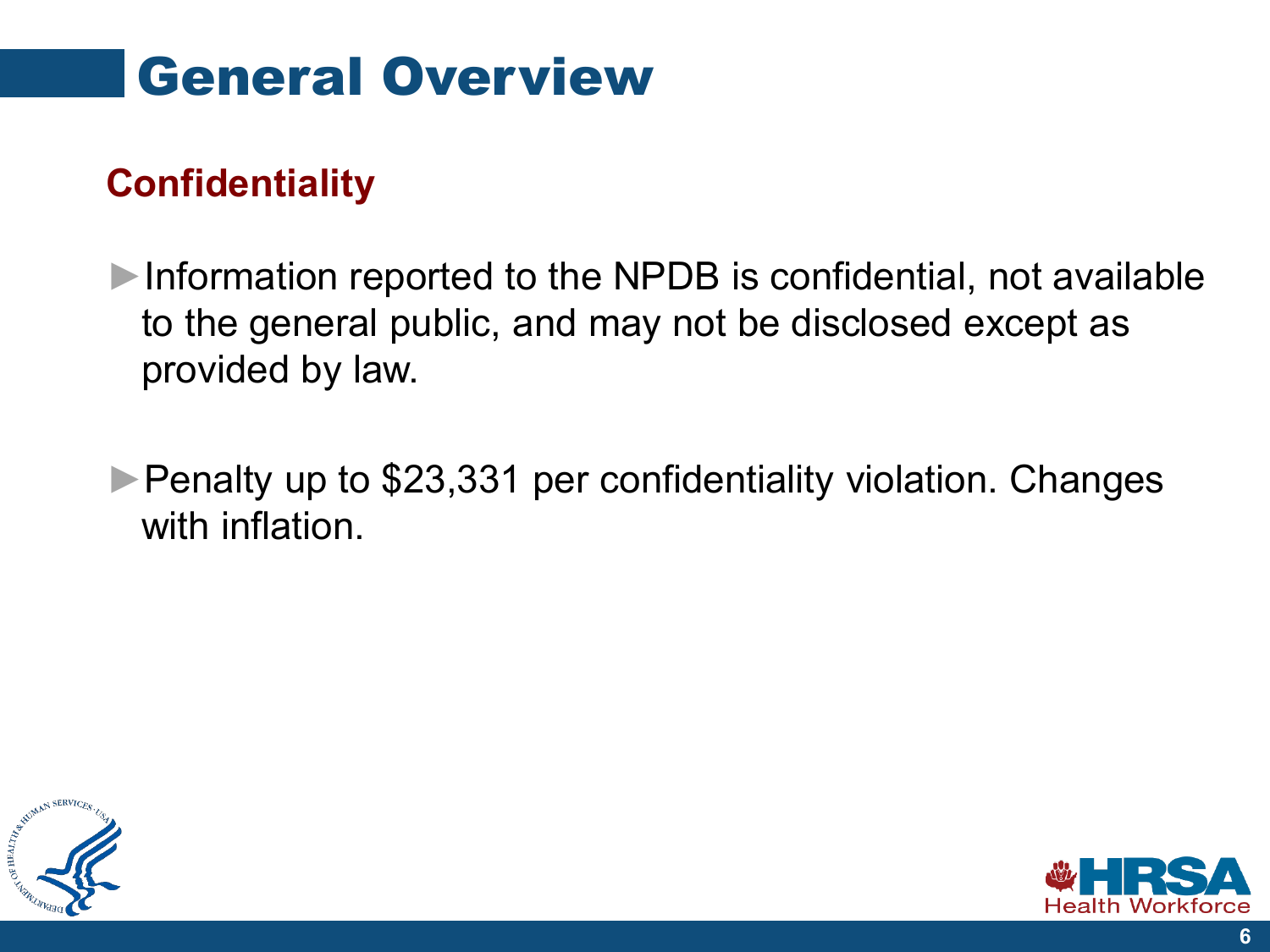### **NPDB Reports by Type (N = 1.55M)** As of December 31, 2019





- Medical Malpractice Payment: 30%
- **Exclusion/ Debarment Action: 8%**
- Judgment or Conviction: 2%
- Government Admin: 2%
- Clinical Privileges: 2%
- Health Plan: 1%
- DEA/Federal Licensure: 0.3%
- Professional Society: 0.1%
- Accreditation: 0.0023%



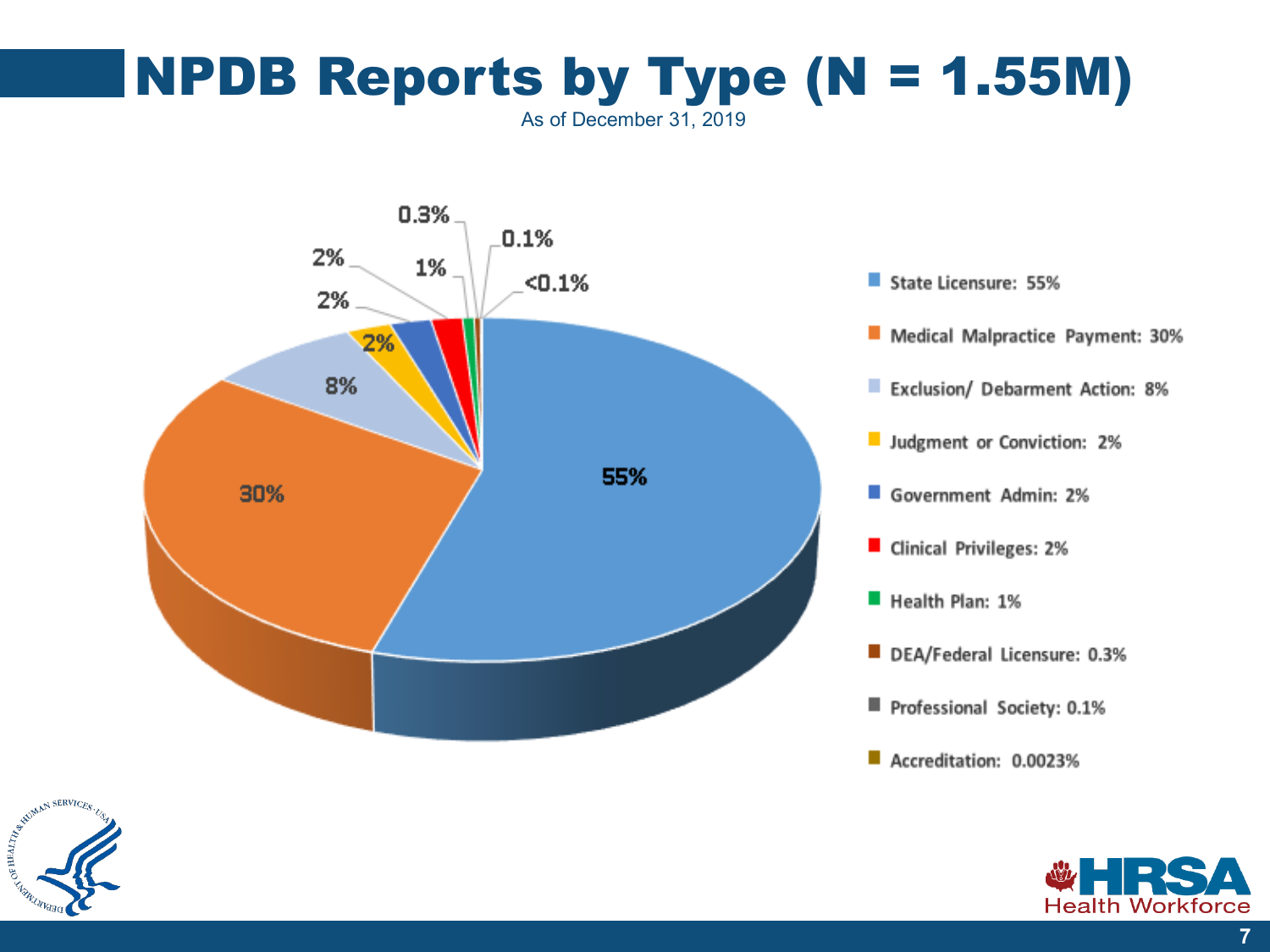## Reports on Individuals by Profession

 $2010 - 2019$  (N = 914,000)



**8**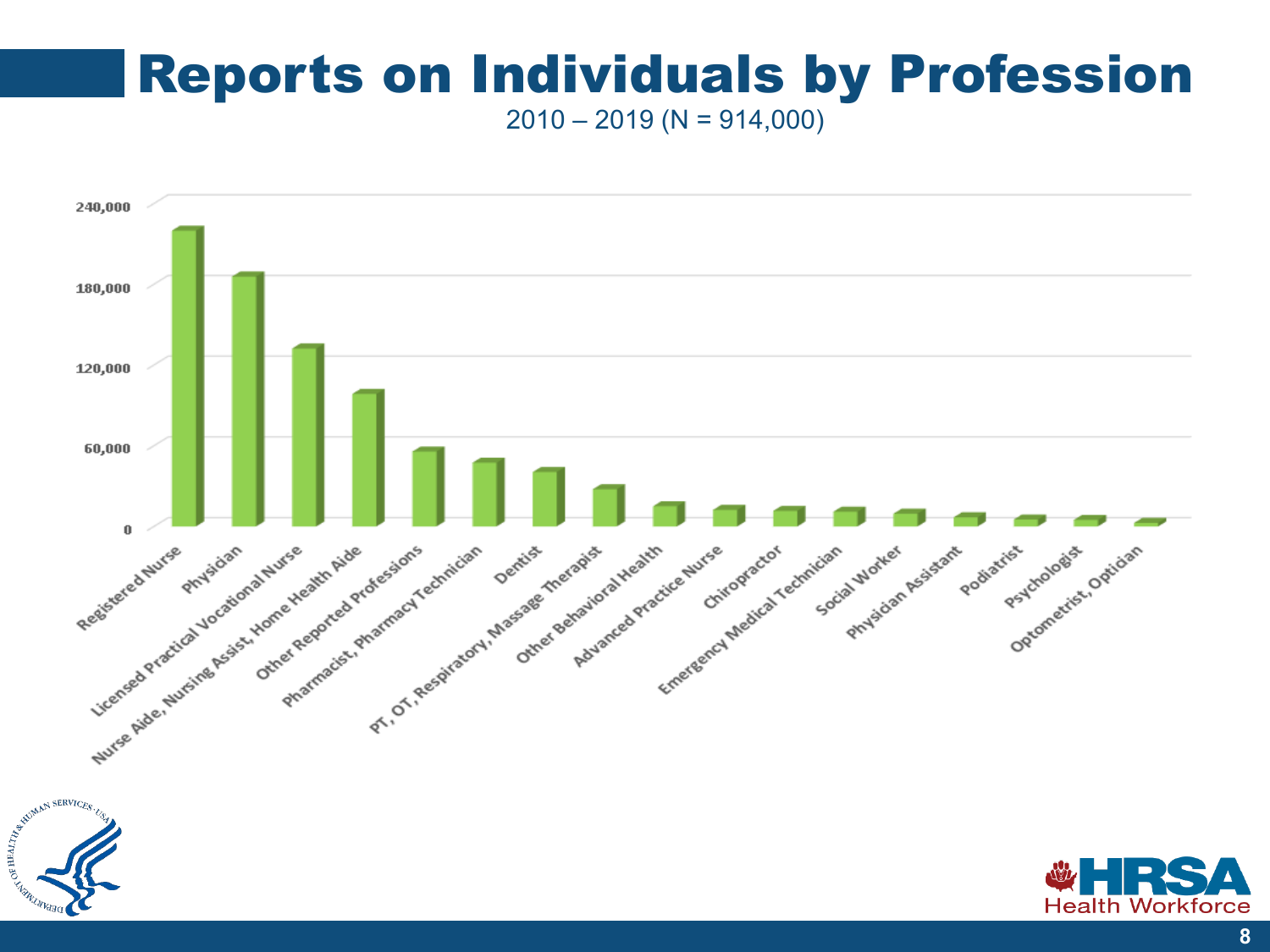



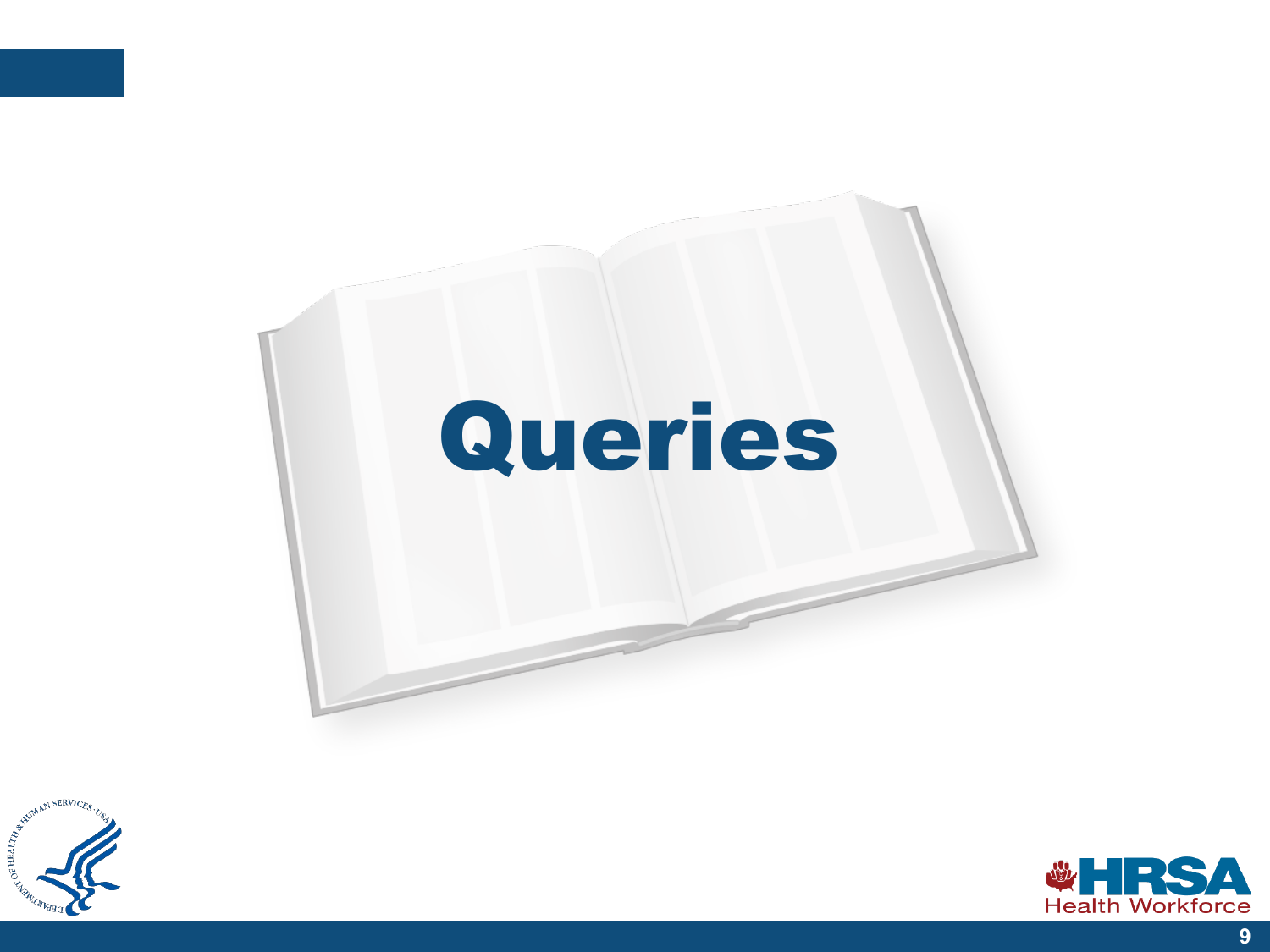## **Queries**

### **Recovering Costs**

- ► By law, the NPDB must recover the full cost of operations. It does so by collecting fees for each query.
- ► Fees are examined every 2 years; last modified in October 2016.

### **Types of Transactions**

- ► Reporting (no charge).
- ► Querying (by hospitals and health care organizations):
	- **\$2** for a one-year continuous query subscription.
	- **\$2** for a one-time query.



► Self-Query: **\$4.**

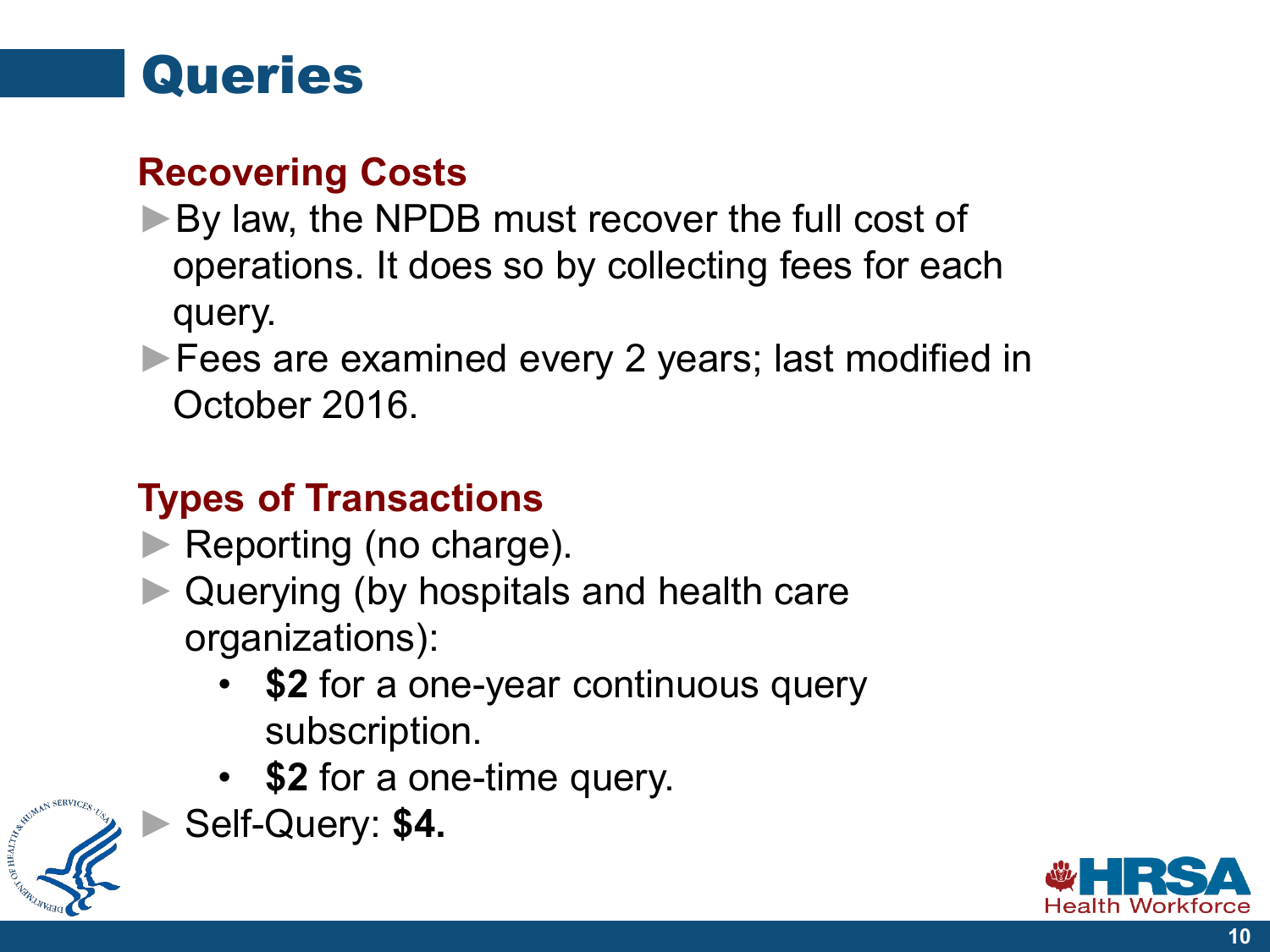## Continuous Query

### **Using Continuous Query**

Requires the same practitioner information

Subscribers continue using their subject databases

### **Fee: \$2.00 per enrollee per year**

- ► No separate query fee
- Upon enrollment, receive the same report information as a one-time query response
- Continuously queries the NPDB and notifies subscribers of any new reports
- ► No need to re-query for reappointments or temporary privileges extensions



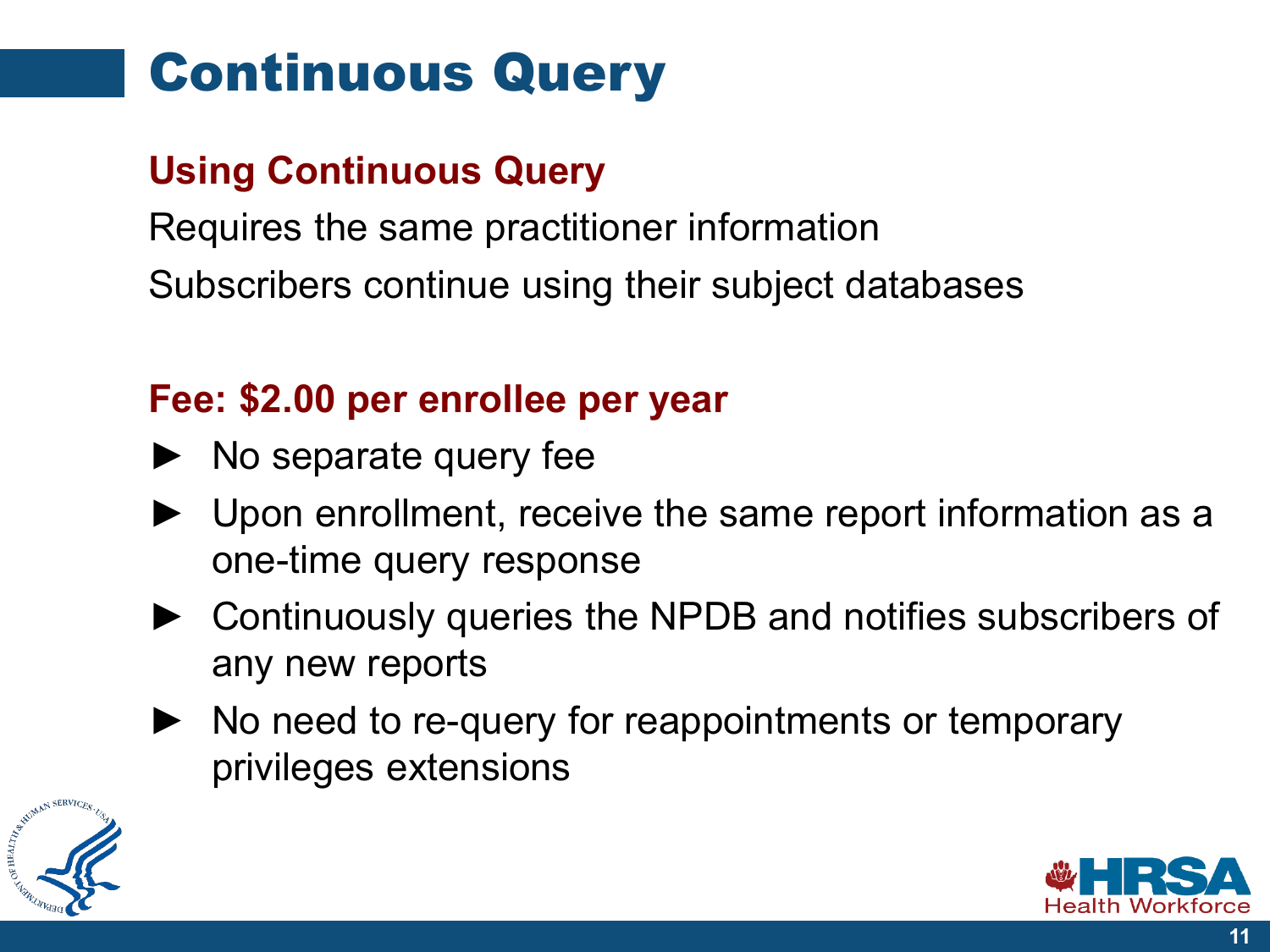# Resources



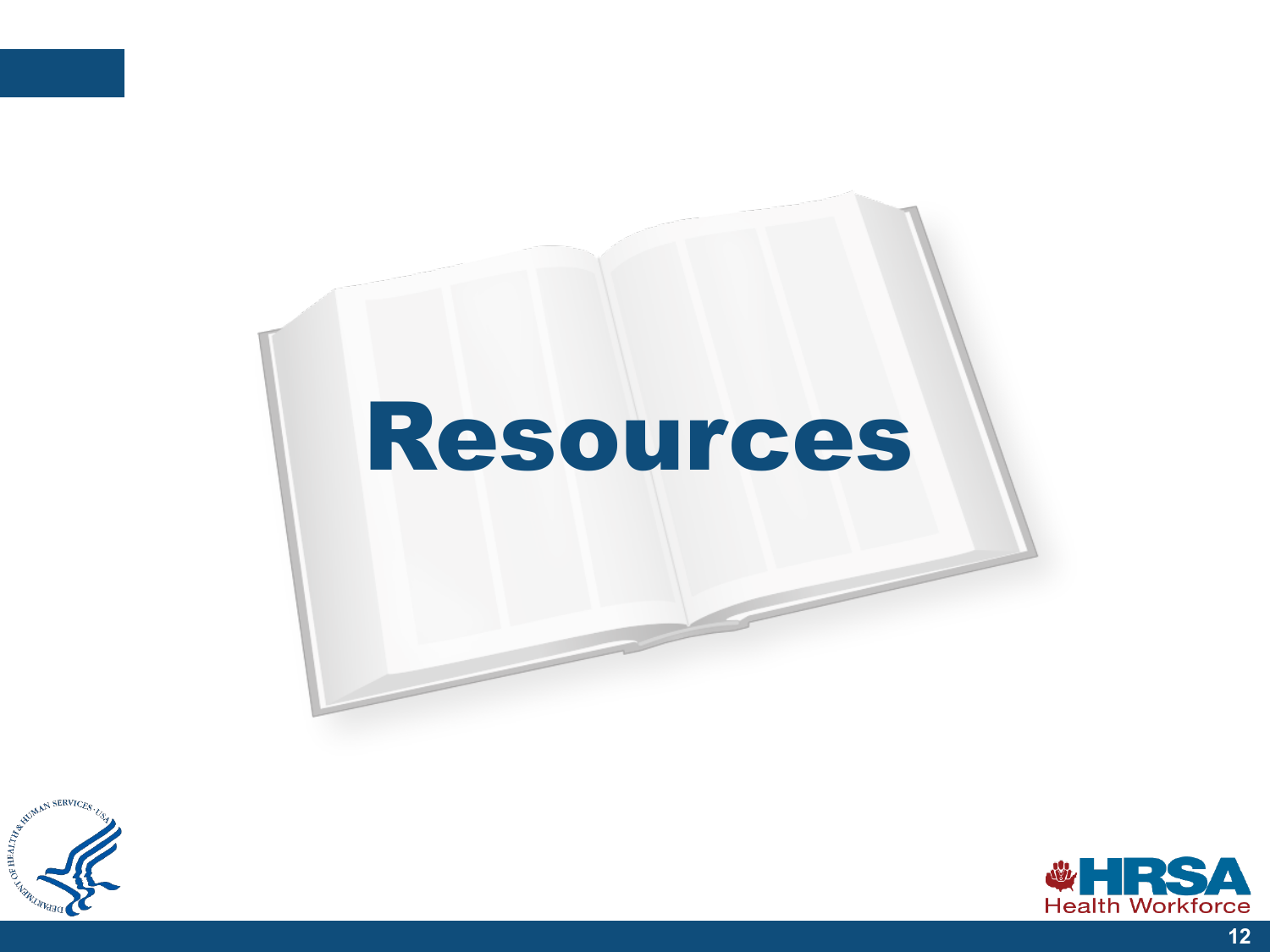## **NPDB Website**

U.S. Department of Health & Human Services

 $\mathscr{A}$ 

Self-Query

organization

guidance.

Querying the NPDB

**Your Organization** 

**For Organizations** 

Registering with the NPDB

**Changing Your Data Bank Administrator** 

NPDB NATIONAL PRACTITIONER DATA BANK

Home About Us Contact Us Help Center - A-Z Index

Search keywords or terms...

For Health Care Professionals + For Organizations -NPDB Resources -

**O** NPDB Query Fee Waiver Extended For Registered Entities

333

Learn about the Self-Query process and query the NPDB for your own information

E

How an organization can apply to access NPDB information.

What to do if your Data Bank administrator is leaving your

Start using Continuous Query within your organization.

Receive organization-specific reporting and querying

 $3<sup>1</sup>$ 

The NPDB continues to support our users' efforts in combating the COVID-19 pandemic. Read more O



**Popular Resources** 

**NPDB Guidebook** 

**NPDB** Infographics

**Policy Corner** 

easy-to-understand format.

governing NPDB operations.

Webcasts

webcasts.

**Self-Query** 

Order a search of your information for \$4 and receive both an online response and a sealed letter.

Start or Sign Into a Self-Query



Received a letter notifying you of a report? View and respond to the report.

Sign in to View Your Report

#### **News**

#### **August 5, 2020**

The August Insights announces the NPDB 101 Teleconference, answers a reportability question, explains the reasons for reporting, provides tips on writing report narrative descriptions, and describes the differences between One-Time and Continuous Query.

July 1, 2020

The NPDB query fee waiver has been extended through September 30, 2020. The NPDB continues to support our users' efforts in combatting the COVID-19 pandemic.

#### More News <sup>O</sup>

Sign In -

 $\mathsf Q$ 







The guidebook serves as a policy manual for the NPDB.

Learn about upcoming webcasts and watch recordings of past

Educational guides that explain NPDB concepts in a visual,

A resource for your questions about the laws and regulations

Credentialing Software (QRXS)



13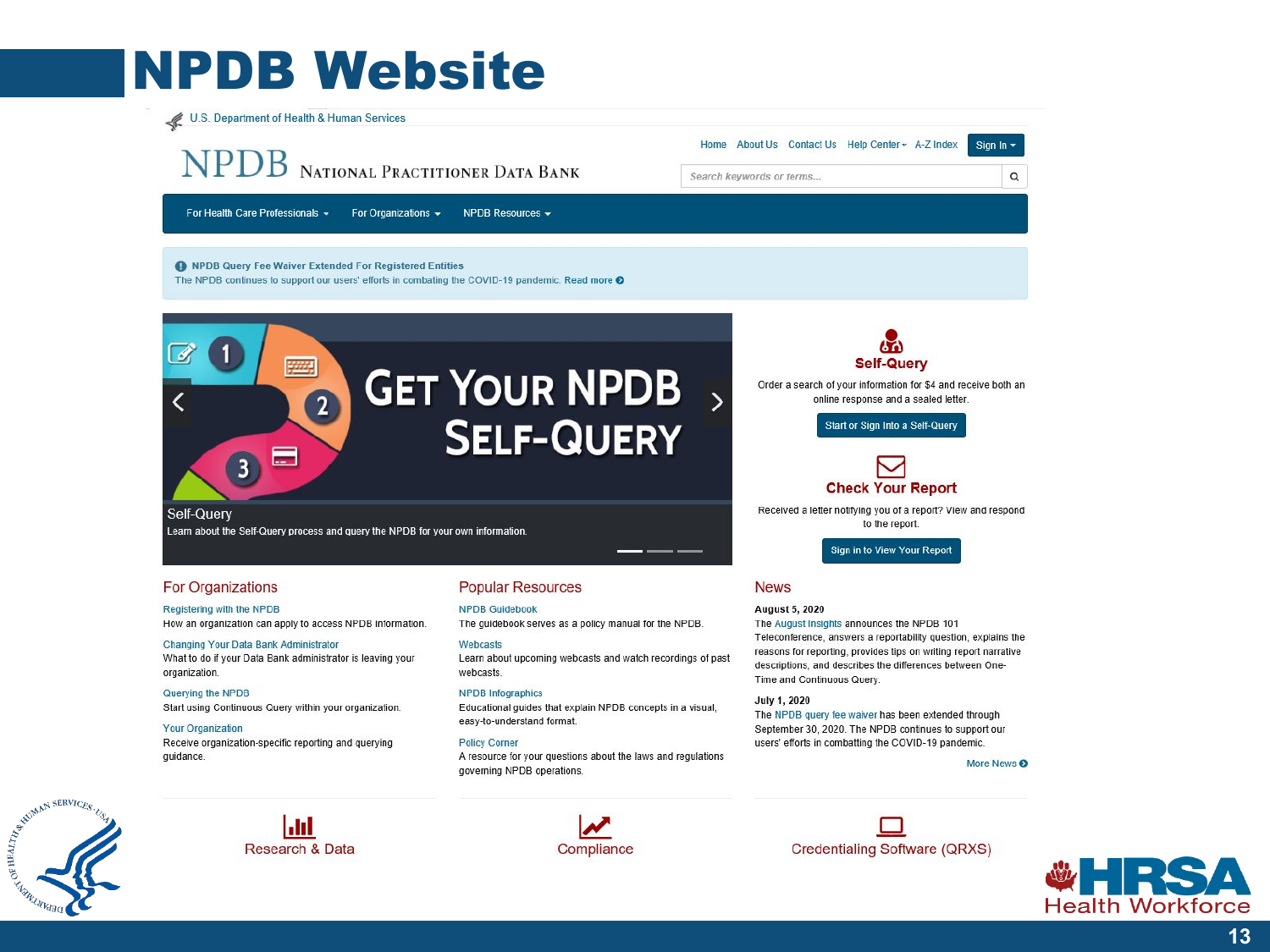## NPDB Guidebook

The Guidebook is NPDB's policy manual containing detailed information to help health care entities understand and comply with reporting requirements.





<http://www.npdb.hrsa.gov/resources/aboutGuidebooks.jsp>

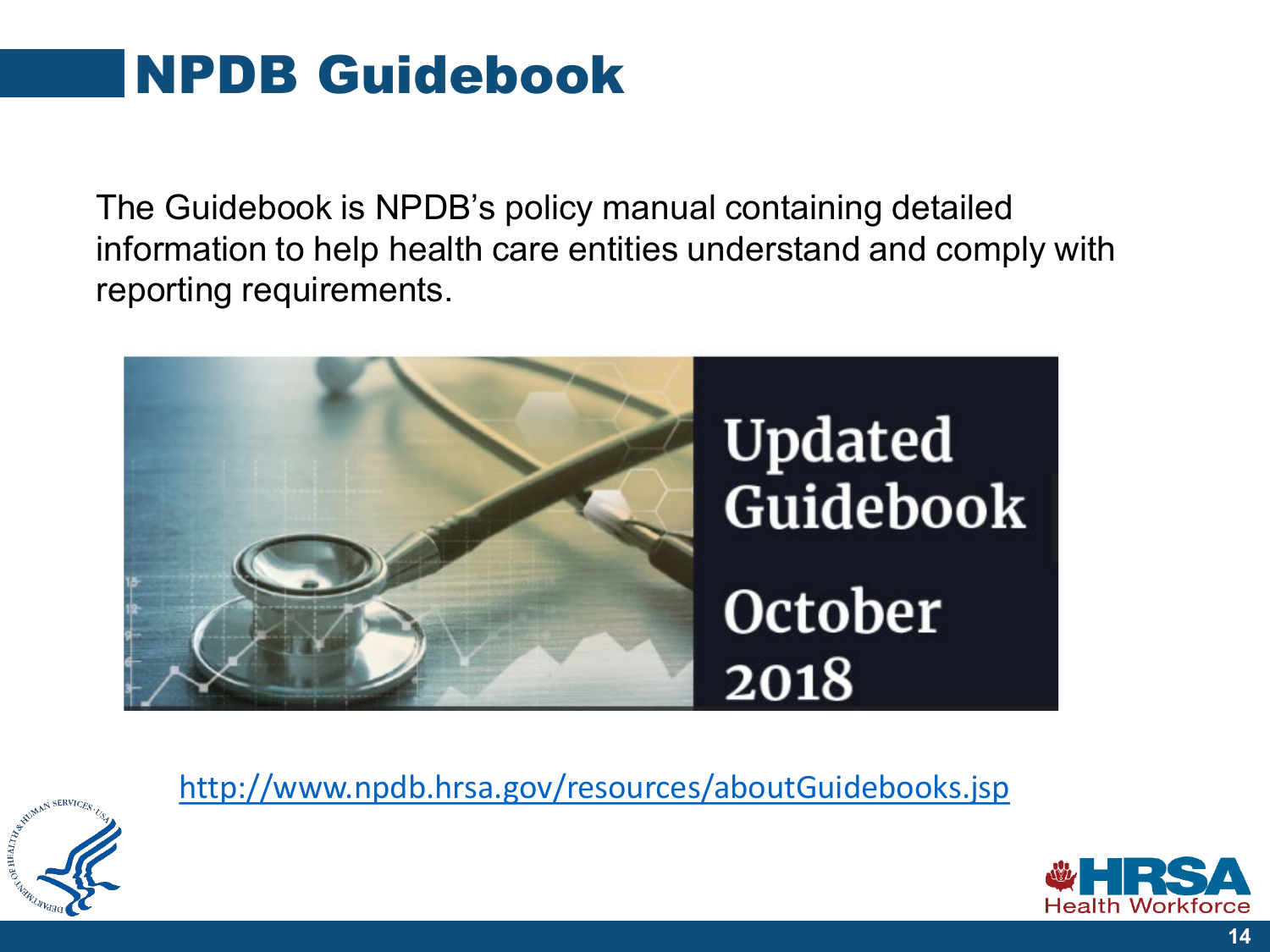## **NPDB Newsletter**

U.S. Department of Health & Human Services

#### NATIONAL PRACTITIONER DATA BANK

## **NPDB** Insights

Home About Us Contact Us Help Center - A-Z Index Sign In -I'm looking for... Q

#### **D** Receive Temporary Password via Text Message

If you find yourself unable to access the NPDB due to a password issue, you can now sign into the NPDB with a temporary password sent to your mobile phone number! Select "Need Help?" on the NPDB Sign-In page and enter your DBID and User ID to receive a temporary password via text message. Please note: your mobile phone number must be added to your account in advance of being locked out in order to use this helpful feature.

#### Is It Reportable?



Should a medical malpractice payment made exclusively for the benefit of a clinic, hospital, or other health care entity be reported?

No. Medical malpractice payments made solely for the benefit of a clinic, hospital, or other health care entity should not be reported to the NPDB. However, a payment made for the benefit of a professional corporation or business entity consisting only of a sole practitioner is reportable to the NPDB.

 $\triangle$  top





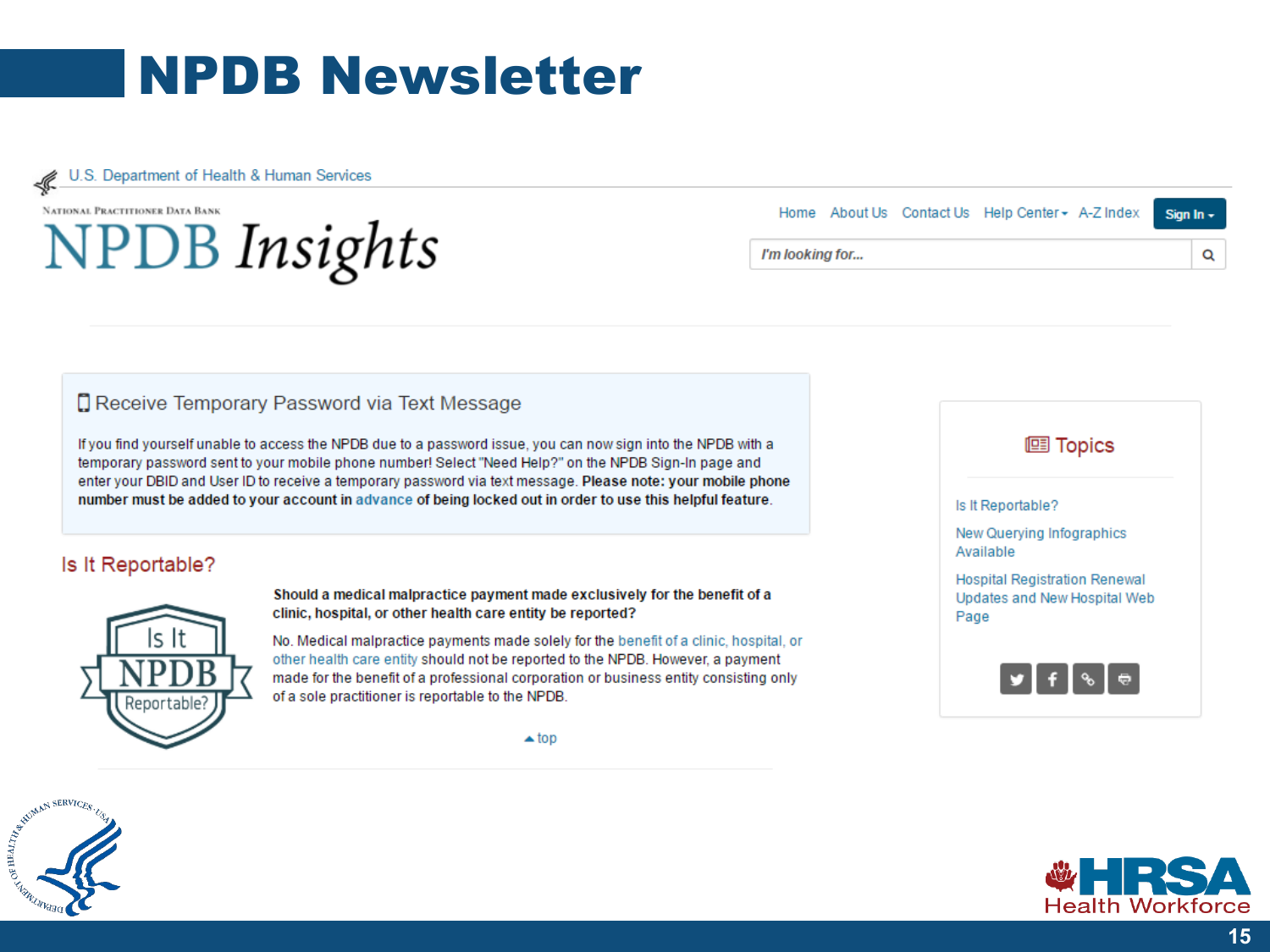## Data on the Website

- Public Use File
- Data Analysis Tool
- Statistical Table and Trends
- Updated Quarterly
- **<http://www.npdb.hrsa.gov/>**





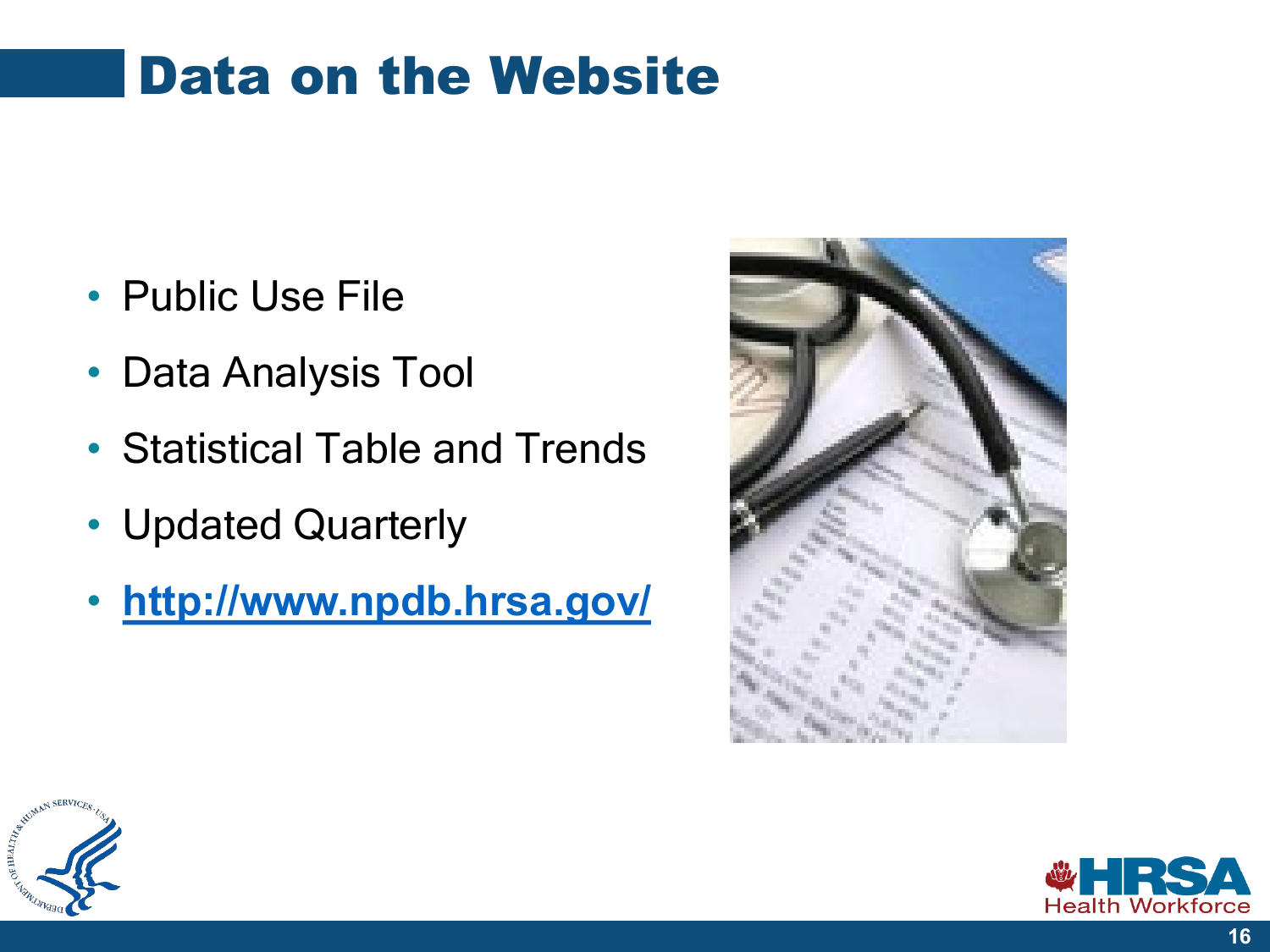

### **NPDB policy email : [npdbpolicy@hrsa.gov](mailto:npdbpolicy@hrsa.gov)**

### **NPDB Customer Service Center: [help@npdb.hrsa.gov](mailto:help@npdb.hrsa.gov)**

### **Prior NPDB webcasts: [https://www.npdb.hrsa.gov/](https://www.npdb.hrsa.gov/community_n_education/webcasts.jsp)[webcast](https://www.npdb.hrsa.gov/community_n_education/webcasts.jsp)**



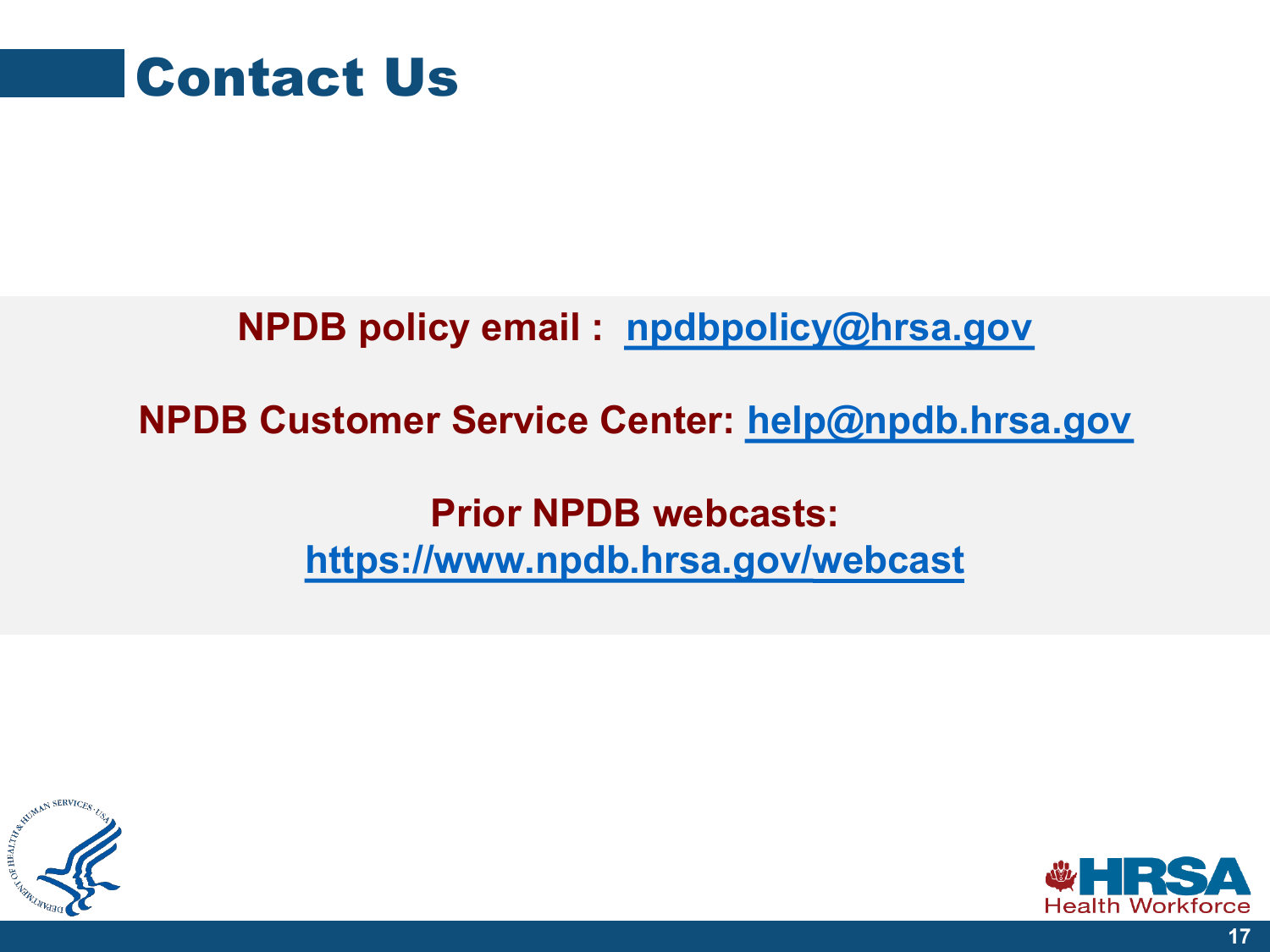## Tell Us What You Think

**Take a survey about this teleconference**

Available online at:

**<https://www.surveymonkey.com/r/NPDB101>**